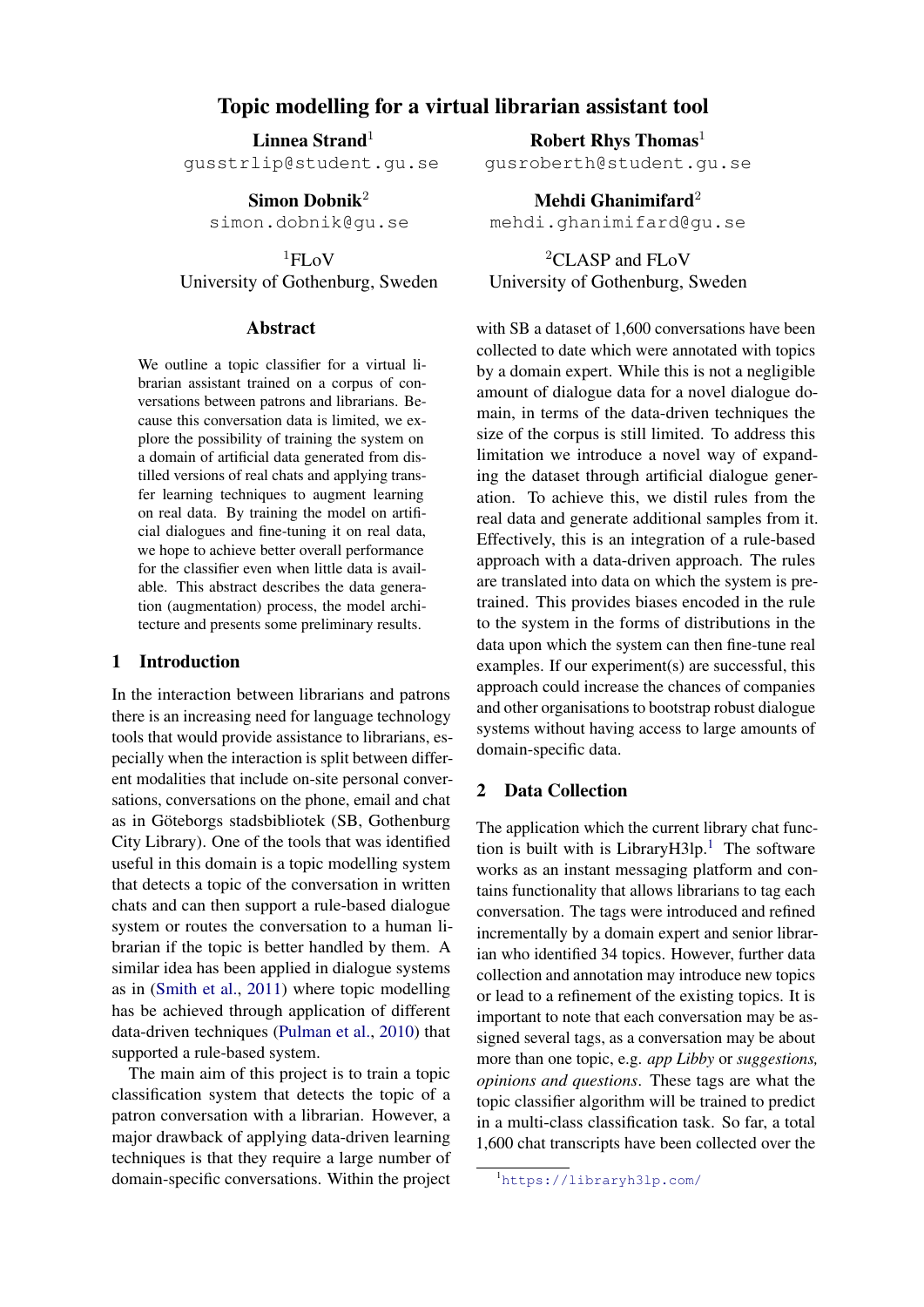course of 6 months. Each chat is labelled with one or more of the 34 available topics that have been chosen by the domain expert.

# 3 Distilling and Generating

The process consists of two steps: (i) the real dialogues are first distilled into a set of templates, and then (ii) the templates are expanded back into several examples that represent our artificial dataset. [\(Larsson et al.,](#page-2-2) [2000\)](#page-2-2) proposes guidelines for applying distilling techniques for dialogue to templates. We ensure that the artificial transcripts remain true to the real samples but differ enough to provide features that may be important when the data is fed through the machine learning model. Distillation is achieved by splitting transcripts into utterances and rephrasing them. From the distilled templates we can generate multiple dialogues that follow the same basic structure as the real examples by varying certain slots in the templates (examples in Appendix [A\)](#page-2-3). The generations are limited to how many phrases are added to the templates and to the variations of the slots. We also apply simple data augmentation techniques such as Random Deletion and Synonym Substitution [\(Wei and Zou,](#page-2-4) [2019\)](#page-2-4), [\(Zhang et al.,](#page-2-5) [2015\)](#page-2-5), [\(Wang and Yang,](#page-2-6) [2015\)](#page-2-6). The augmentation techniques allow for up to around 10,000 unique examples per tag.

# 4 The Model

We employ a simple, two-step neural architecture to classify the topic(s). First, each dialogue – represented as a list of utterances – is encoded using the pre-trained Swedish BERT model<sup>[2](#page-1-0)</sup> which is based on BERT [\(Devlin et al.,](#page-2-7) [2019\)](#page-2-7) and ALBERT [\(Lan et al.,](#page-2-8) [2019\)](#page-2-8) and is trained over 200 million sentences over various sources. Each embedded utterance is then passed through a max pooling layer before being concatenated with its speaker vector (1 for patron, 0 for librarian) and fed into an LSTM cell. Finally, each hidden state is fed into a linear classification layer, thus predicting the topic(s) at every time step<sup>[3](#page-1-1)</sup> (see Figure [1\)](#page-1-2).

# 5 Evaluation

We compare the performance of the model trained on real dialogues (169), generated dialogues (2908

<span id="page-1-0"></span><sup>2</sup>[https://github.com/Kungbib/](https://github.com/Kungbib/swedish-bert-models)

<span id="page-1-2"></span>

Figure 1: The model diagram.

dialogues, 3000 with duplicate generations removed) and mixed dialogues containing a combined bag of the two on three categories: *app Libby*, *app PressReader*, and *suggestions*. The generated dialogues have one target topic whereas real data may have several target topics (multi-class prediction). The held-out test set contains of 23 real dialogues. We train the model for 20 epochs. While the system can predict the topic incrementally for parts of dialogue, we evaluate the system for the entire dialogue by comparing *loss* on the test data for different models. We will report the figures in the final version of this paper.

### 6 Discussion and Conclusions

In this paper, a method for creating of training data has been introduced that is inspired by dialogue distillation techniques from dialogue system design coupled with data augmentation techniques. Additionally, we also investigate how we could benefit from transfer learning in contextual word embeddings such as BERT. We train a model of dialogue topic classification using this data and pre-trained knowledge and test it on real data. So far the experiments have given mixed results. We hope that the dialogue generation approach can be applicable in practically any domain, not just for a library chat bot. Furthermore experiments in future could explore different curriculum learning techniques on augmented data to be able to maximise the benefits of transferring knowledge from other domains. Future work includes improving our data generation method, evaluating the naturalness of the generated dialogues and including other forms of pre-trained knowledge.

# Acknowledgements

The research of Dobnik and Ghanimifard reported in this paper was supported by a grant from the Swedish Research Council (VR project 2014-39) for the establishment of the Centre for Linguistic Theory and Studies in Probability (CLASP) at the University of Gothenburg.

[swedish-bert-models](https://github.com/Kungbib/swedish-bert-models)

<span id="page-1-1"></span><sup>3</sup>One variation of the system is designed for incremental topic classification, but evaluations are done on dialogue classification.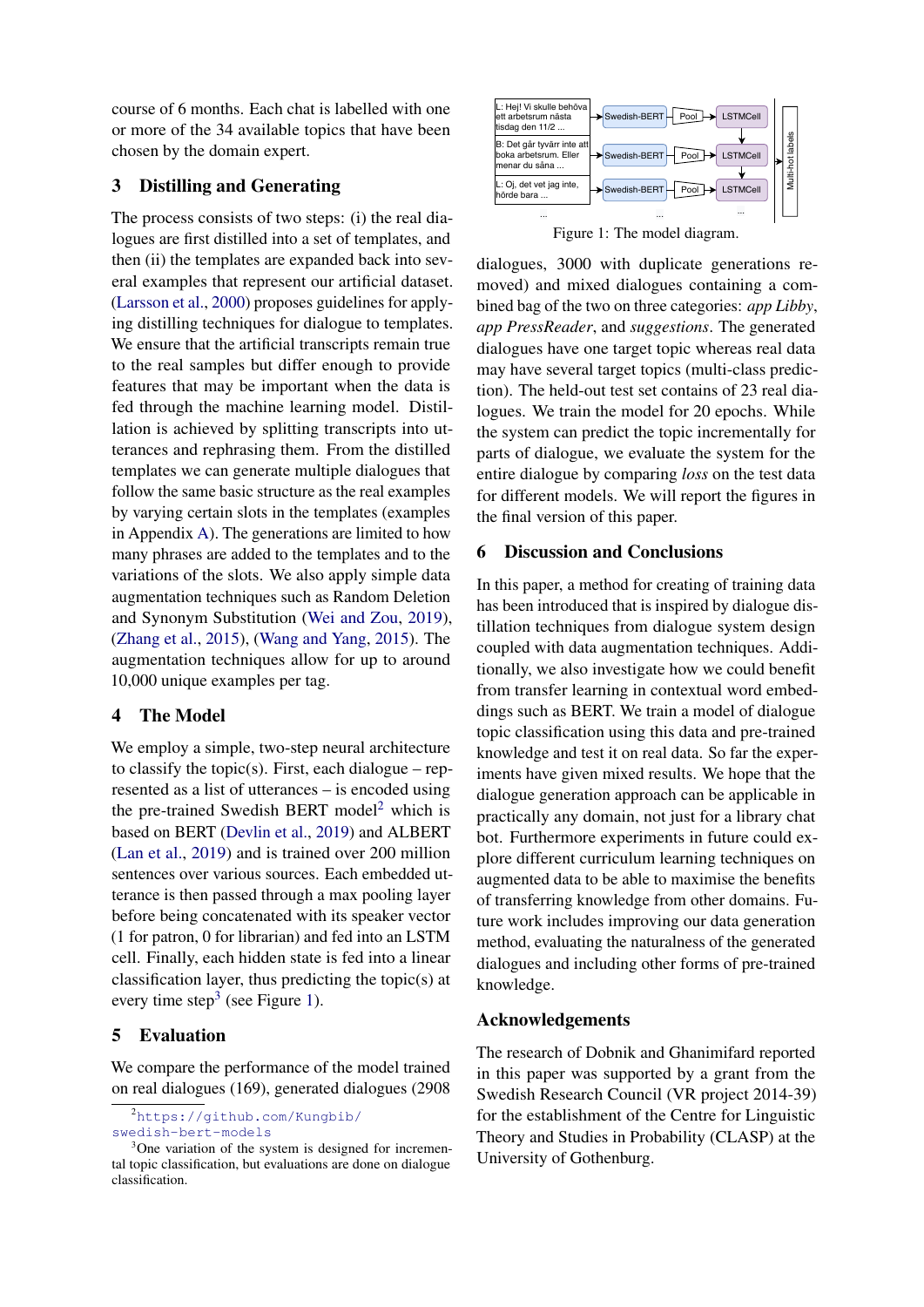### References

- <span id="page-2-7"></span>Jacob Devlin, Ming-Wei Chang, Kenton Lee, and Kristina Toutanova. 2019. [BERT: Pre-training of](https://doi.org/10.18653/v1/N19-1423) [deep bidirectional transformers for language under](https://doi.org/10.18653/v1/N19-1423)[standing.](https://doi.org/10.18653/v1/N19-1423) In *Proceedings of the 2019 Conference of the North American Chapter of the Association for Computational Linguistics: Human Language Technologies, Volume 1 (Long and Short Papers)*, pages 4171–4186, Minneapolis, Minnesota. Association for Computational Linguistics.
- <span id="page-2-8"></span>Zhenzhong Lan, Mingda Chen, Sebastian Goodman, Kevin Gimpel, Piyush Sharma, and Radu Soricut. 2019. [ALBERT: A lite BERT for self](https://arxiv.org/abs/1909.11942)[supervised learning of language representations.](https://arxiv.org/abs/1909.11942) *arXiv*, arXiv:1909.11942 [cs.CL].
- <span id="page-2-2"></span>Staffan Larsson, Lena Santamarta, and Arne Jönsson. 2000. [Using the process of distilling dialogues to](https://www.ida.liu.se/~arnjo82/papers/icslp-sllsaj-00.ps) [understand dialogue systems.](https://www.ida.liu.se/~arnjo82/papers/icslp-sllsaj-00.ps) In *Proceedings of IC-SLP 2000*, pages 374–377.
- <span id="page-2-1"></span>Stephen G Pulman, Nigel Crook, Ramon Granell, Simon Dobnik, and Manjari Chandran-Ramesh. 2010. [Deliverable D4.2.3: Report on topic detection with](https://gup.ub.gu.se/publication/289556?lang=en) [Dirichlet Process Priors.](https://gup.ub.gu.se/publication/289556?lang=en) Technical report, Department of Computer Science, Oxford University, Oxford, United Kingdom.
- <span id="page-2-0"></span>Cameron Smith, Nigel Crook, Simon Dobnik, Daniel Charlton, Johan Boye, Stephen Pulman, Raul Santos de la Camara, Markku Turunen, David Benyon, Jay Bradley, Björn Gambäck, Preben Hansen, Oli Mival, Nick Webb, and Marc Cavazza. 2011. [Interac](https://doi.org/10.1162/PRES_a_00063)[tion strategies for an affective conversational agent.](https://doi.org/10.1162/PRES_a_00063) *Presence: Teleoperators and Virtual Environments*, 20(5):395–411.
- <span id="page-2-6"></span>William Yang Wang and Diyi Yang. 2015. [That's so an](https://doi.org/10.18653/v1/D15-1306)[noying!!!: A lexical and frame-semantic embedding](https://doi.org/10.18653/v1/D15-1306) [based data augmentation approach to automatic cat](https://doi.org/10.18653/v1/D15-1306)[egorization of annoying behaviors using #petpeeve](https://doi.org/10.18653/v1/D15-1306) [tweets.](https://doi.org/10.18653/v1/D15-1306) In *Proceedings of the 2015 Conference on Empirical Methods in Natural Language Processing*, pages 2557–2563, Lisbon, Portugal. Association for Computational Linguistics.
- <span id="page-2-4"></span>Jason W Wei and Kai Zou. 2019. [EDA: Easy data aug](https://arxiv.org/abs/1901.11196)[mentation techniques for boosting performance on](https://arxiv.org/abs/1901.11196) [text classification tasks.](https://arxiv.org/abs/1901.11196) *arXiv*, arXiv:1901.11196 [cs.CL].
- <span id="page-2-5"></span>Xiang Zhang, Junbo Zhao, and Yann LeCun. 2015. [Character-level convolutional networks for text clas](https://papers.nips.cc/paper/5782-character-level-convolutional-networks-for-text-classification)[sification.](https://papers.nips.cc/paper/5782-character-level-convolutional-networks-for-text-classification) In *Advances in neural information processing systems*, pages 649–657.

# <span id="page-2-3"></span>A Appendices

| A real transcript                                                                                   |  |  |  |
|-----------------------------------------------------------------------------------------------------|--|--|--|
| <b>L</b> : hej! vad behöver du hjälp med?<br>U: hej är studieplatserna fortfarande öppna så man kan |  |  |  |
| sitta och plugga några timmar?<br>L: nej tyvärr                                                     |  |  |  |
| U: gäller det alla bibliotek i Göteborg eller bara stadsbib-<br>lioteket?                           |  |  |  |
| <b>L</b> : det kan jag inte svara på jag tror att detsamma gäller                                   |  |  |  |
| alla bibliotek<br>U: Tack                                                                           |  |  |  |
|                                                                                                     |  |  |  |

#### Artificially generated transcript

L: hej! vad behöver du hjälp med? U: hej! är studieplatserna fortfarande öppna så man kan sitta och plugga några timmar? L: det är dom tyvärr inte U: är det bara stadsbiblioteket eller alla bibliotek? L: det kan jag inte svara på jag tror att det är begränsat på de flesta bibliotek U: tack så mycket

#### A real transcript (translated to English)

L: hello! what do you need help with? U: hey, the study sites are still open so you can sit and study for a few hours? L: no unfortunately U: applies to all libraries in Gothenburg or just the city library? L: I can't answer I believe that the same applies to all libraries U: Thanks

#### An artificially generated transcript translated to English

L: hello! what do you need help with? U: hello! are the study sites still open so you can sit and study for a few hours? L: unfortunately they are not U: is it just the city library or all libraries? L: I can't answer that, I think it's limited in most libraries U: Thank you so much

Table 1: An example of real and artificial transcripts.